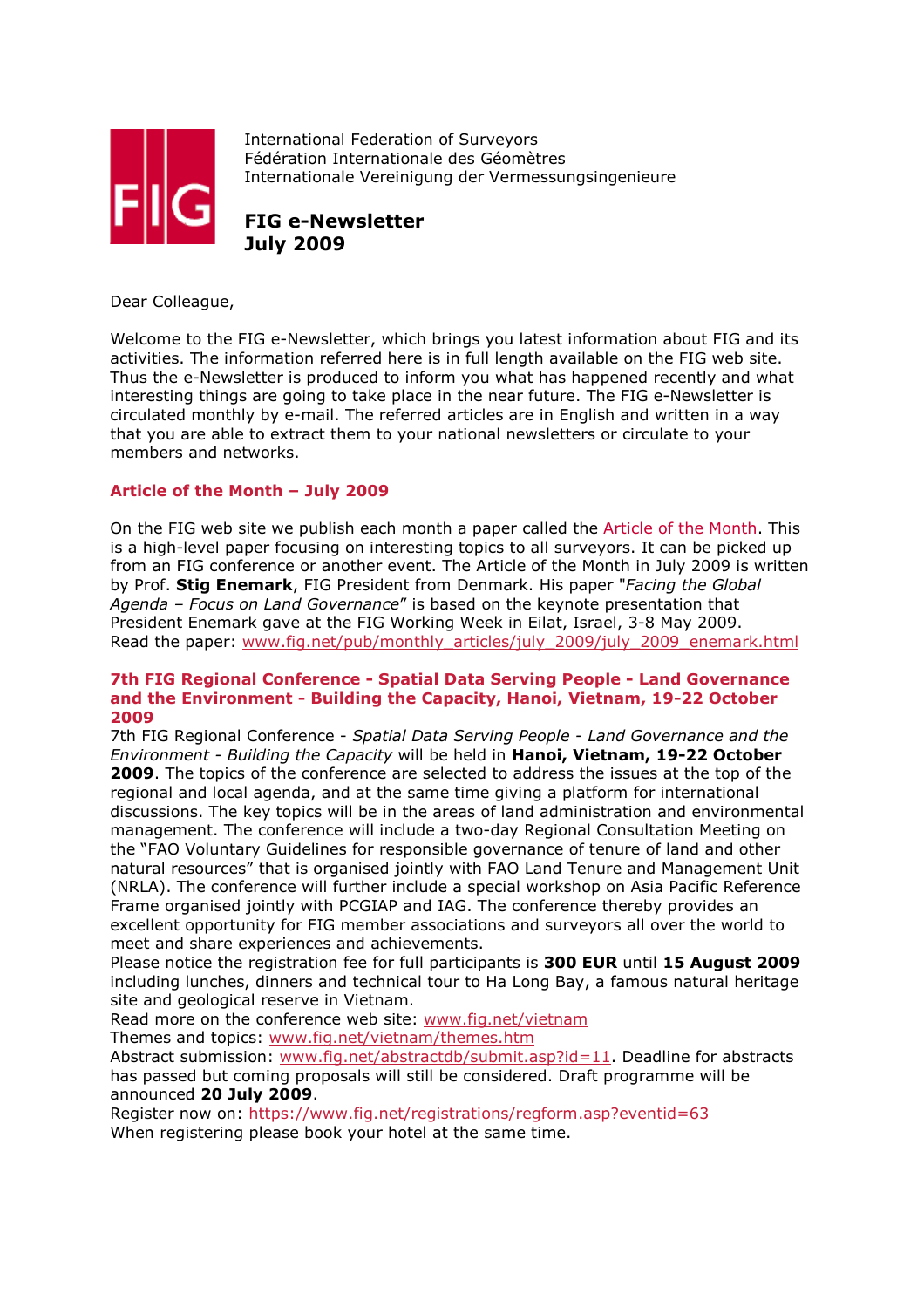# **FIG Congress 2010 - Facing the Challenges – Building the Capacity, Sydney, Australia, 11-16 April 2010**

*FIG Congress 2010 - Facing the Challenges – Building the Capacity* will be held in **Sydney, Australia, 11-16 April 2010**. Final Invitation and Call for Papers brochure has been sent to all FIG members and is available as a .pdf file at:

www.fig.net/fig\_2010/fig2010\_final\_invitation.pdf (20 pages, 1.26 MB).

Online registration is now opened at the congress web site: www.fig2010.com where you can also register your interest for further updates.

See the call for papers at: www.fig.net/fig\_2010/call.htm. Please notice that deadline for abstracts and full papers for peer review is already **22 September 2009**.

Send your abstract online in time at: www.fig.net/abstractdb/submit.asp?id=12 The organisers have also announced the FIG 2010 Congress Prize, read more: www.fig.net/fig\_2010/prize.htm

# **FIG Foundation announces the FIG Foundation Fellowship and Awards for FIG Congress 2010**

The FIG Foundation that is an independent body within the FIG family which raises and disburses funds for the development of the surveying profession and surveyors has announced the **FIG Foundation Fellowship** and **Awards** for the **FIG Congress 2010**. The FIG Foundation has decided to make a number of awards in connection with the 2010 FIG Congress in Sydney, Australia. The flagship award will be the 2010 FIG Foundation Fellowship which will provide full funding for the Fellow to travel to and attend the Congress. In addition, the Foundation will award up to six grants which will provide €500 funding and complimentary registration each towards the grantees attending the Congress.

Read more about the terms for applying (deadline for applications is **22 September 2009**): www.fig.net/figfoundation/foundation\_award\_2009.pdf

# **News from last month:**

# **FIG President Stig Enemark attends the GSDI-11 World Conference - Rotterdam, the Netherlands, 15-19 June 2009**

President **Stig Enemark** attended the GSDI-11 World Conference entitled "*Spatial Data Convergence: Building SDI Bridges to address Global Challenges*", Rotterdam, The Netherlands, 15-29 June 2009. The GSDI-11 conference was very well attended by about 600 participants from all regions of the world. It included about 30 workshops, 9 plenary sessions and 70 technical sessions with about 350 presentations. Read more: www.fig.net/news/news\_2009/rotterdam\_june\_2009.htm

# **FIG President Stig Enemark attends the 3rd UN Sponsored Land Administration Forum for the Asia and Pacific Region - Tehran, Iran, 24-26 May 2009**

The Forum was organised by the UN sponsored Permanent Committee on GIS Infrastructure (PCGIAP) together with Islamic Republic of Iran's Deeds and Properties Registration Organization, FIG, GSDI and the Centre for Spatial Data Infrastructures and Land Administration, University of Melbourne. The aim was to discuss to discuss land administration issues and the role of cadastre to support e-government in the Asia and Pacific region. The Seminar was Chaired by Prof **Ian Williamson** and co-chaired by Associate Professor **Abbas Rajabifard**. Over 410 people from 15 countries and 4 international organisations attended the forum.

Read more: www.fig.net/news/news\_2009/tehran\_may\_2009.htm

# **Request for FIG members to contribute to Standards and Education Survey**

The Outreach Group of ISO Technical Committee on Geographic Information is carrying out a short survey on survey education courses and the use of standards. They have asked that FIG members, particularly those associated with universities, participate in the survey. The survey can be found at

http://www.surveymonkey.com/s.aspx?sm=BVgOs2PKMCCIzEWFtCePrw\_3d\_3d and the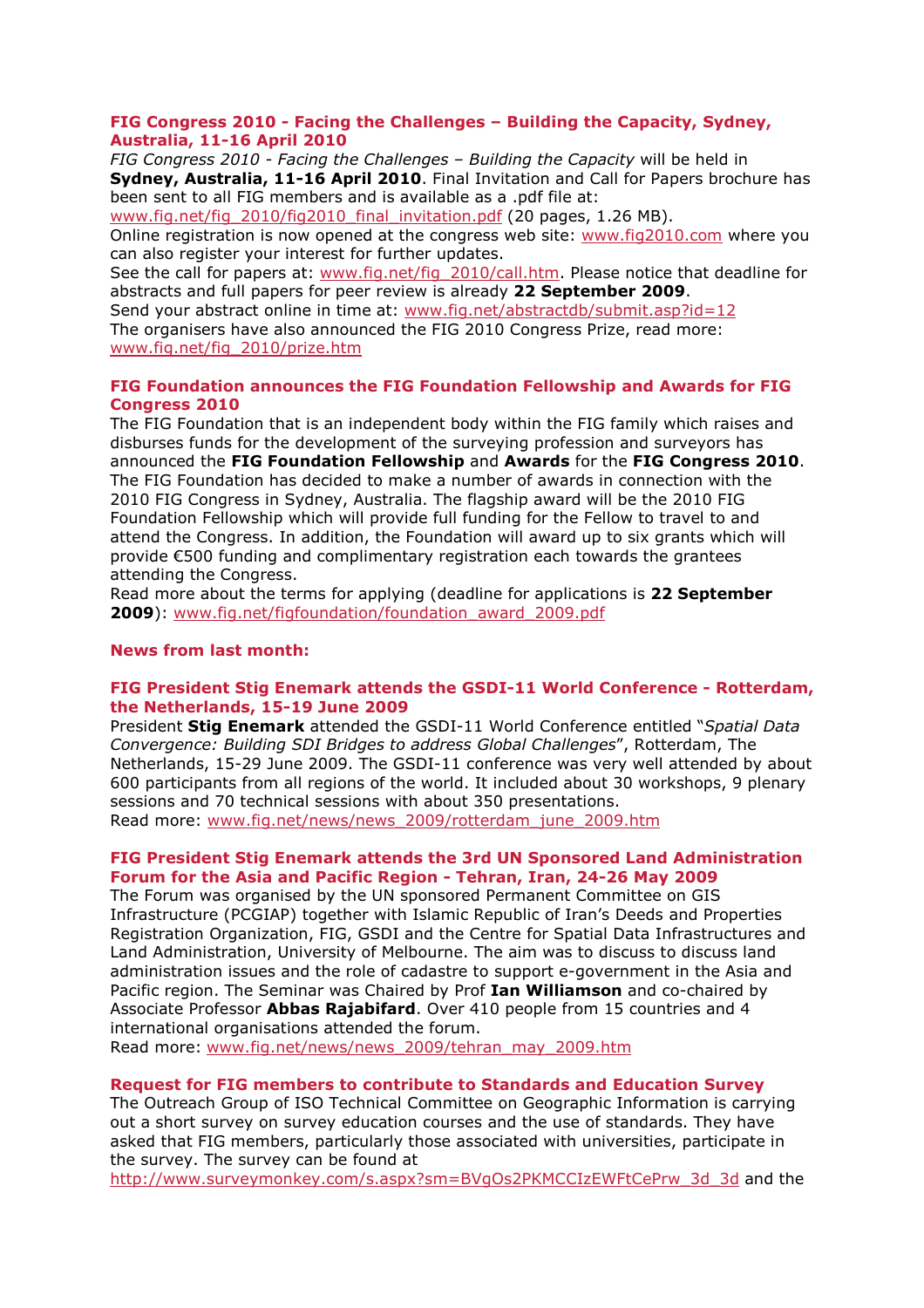results to date can be found at a report. More information can be obtained from **John Stuiver**, email, John.Stuiver@wur.nl.

# **FIG Questionnaire – Good practices for compulsory purchase and takings - reply by 31 July 2009**

Commission 9 together with Commissions 7 and 8 has made a questionnaire on Good practices for compulsory purchase and takings. Please reply by **31 July 2009**. Invitation letter: www.fig.net/commission9/reports/quest\_july\_2009.pdf Questionnaire: http://digiumenterprise.com/answer/?sid=352485&chk=8SYA8HNT

## **Publications:**

### **Commission 7 Newsletter – June 2009**

Read more: www.fig.net/commission7/newsletters/com\_7\_newsletter\_june\_2009.pdf

#### **FIG Annual Review 2008**

The FIG Annual Review 2008 is available on the web at: www.fig.net/annual\_review/anrew08/areview2008.pdf (32 pages, 3.8 MB). Hard copies can be ordered from the FIG Office, email: fig@fig.net.

### **Forthcoming events:**

## **6th International Symposium on Mobile Mapping Technology – MMT2009, Presidente Prudente, São Paulo, Brazil, 21-24 July 2009**

Co-sponsored by FIG Commission 5. Read more: http://www4.fct.unesp.br/simposios/mmt09/ingles/

### **FIG Commission 5 and 6 and SSGA Workshop on "Innovative Technologies for an Efficient Geospatial Management of Earth Resources", Listvyanka, Lake Baikal, Russian Federation, 23-30 July 2009**

This Commission 5 and 6 Workshop is organised for the first time in Russia jointly with the Siberian State Academy of Geodesy (SSGA). Web site: www.s-tur.com/geo/

More information: argina@gmx.de

# **10th South East Asian Survey Conference (SEASC'09), Bali; Indonesia, 4-7 August 2009**

Co-sponsored by FIG. Contact: www.seasc2009.org

#### **Geodesy for Planet Earth IAG2009, Buenos Aires, Argentina, 31 August – 4 September 2009**

Co-sponsored by Commission 5. Read more: www.iag209.com.ar

#### **Laserscanning2009, Paris, France, 1-2 September 2009**  ISPRS Workshop cosponsored by FIG Commission 6.

Read more: http://laserscanning2009.ign.fr

**Assemblée Générale Fédération des Géomètres Francophones - FGF. General Assembly of the Francophone Group of Surveyors FGF. Prague, Czech Republic, 8-9 October 2009**

Read more : www.fgf-geo.org/images/praha/fiche-fgf.pdf

**FIG Commission 7 Annual Meeting and one-day International Symposium, Kuala Lumpur, Malaysia, 12-16 October 2009**  Organised by FIG Commission 7.